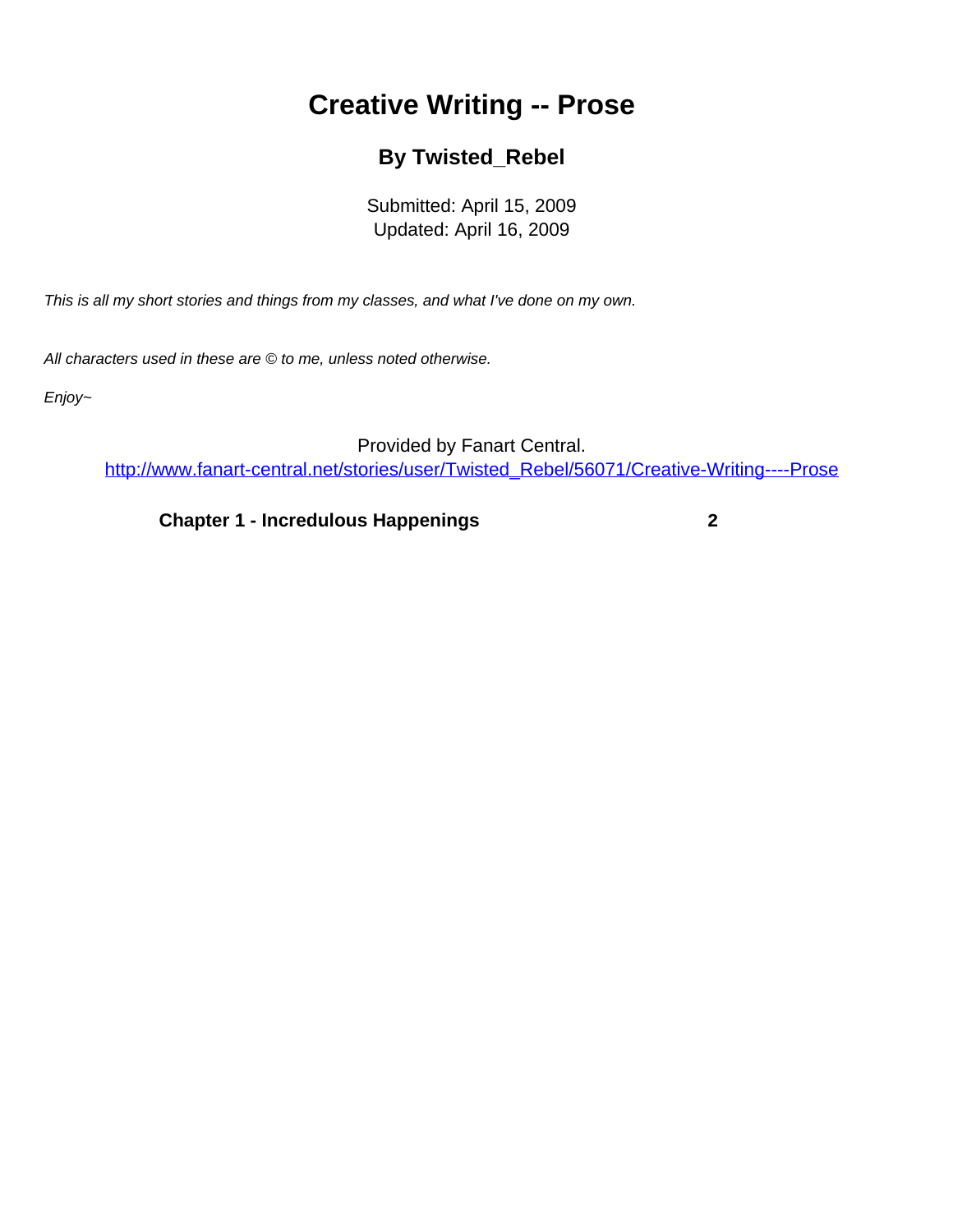## **1 - Incredulous Happenings**

<span id="page-1-0"></span>Incredulous Happenings

No matter what she attempted, she could not escape this silent reverie. A small cup of tea rested on its saucer on her bedside table, the glow of candle light reflecting off of the mirror-surface. Small mists of steam rose, making abstract shapes in the air before disappearing. Just hours before now, all was well; everything seemed well.

For two short, beautiful years, she had someone to love and to hold. She knew it was too good to be true to be young and in love. Granted they have had their share of troubles at times it seemed to be an unfair amount stampeding over her, drowning her in worry and silent agony. But she didn t care about those dark spots. She was focusing on their good times; the feel of his arms around her in a gentle embrace, the sweet flavor of his lips, the spark and connection of their souls when making love.

Glancing out of the corner of her eyes, she notices a small silver object. For a moment she stares at this, eyes blurred with tears. Her vision clears when the tears fall, and her puzzled expression relaxes to a weak smile. She gently reaches over, and turns it around to face her before picking it up gingerly.

It s a half of a walnut painted silver. It is an old gift her first ever received from her lost lover. On the flat surface, as a soft red boundary, is the shape of a heart. Her eyes overflow once more as the sharp pain stabbing in her chest returns. She knows it s cliché, but she can feel her heart hurt.

She pulls the un-naturally shiny half-nut closer to her bosom, as if it would stop the heartache instantaneously. She coos a prayer softly not necessarily to God, but to anyone who s willing to listen. The soft music playing from her computer files don t lift the clouded and dreary atmosphere. She closes her eyes as she holds her breath, listening:

Ima walkin in the rain, Tears are fallin and I feel a pain, Wishin you were here by me, To end this misery&

How appropriate. She thinks bitterly as the music is suddenly drowned out by a clap of thunder, rain pelting her dark window. Clutching the nut harder in surprise and fear, she cringes, a sob rising in her throat. She reluctantly replaces the tiny memory on the table next to her and lays down on her pillow, and cries herself to sleep.

\* \* \* \*

Lightning flashes through her eyelids, and thunder shakes her in her cold bed. She shivers and instinctively covers her ears with a grimace, and for a fleeting moment wonders if all was simply but a dream. The dried up rivers on her cheeks and salty taste on her lips urge her otherwise, and again she